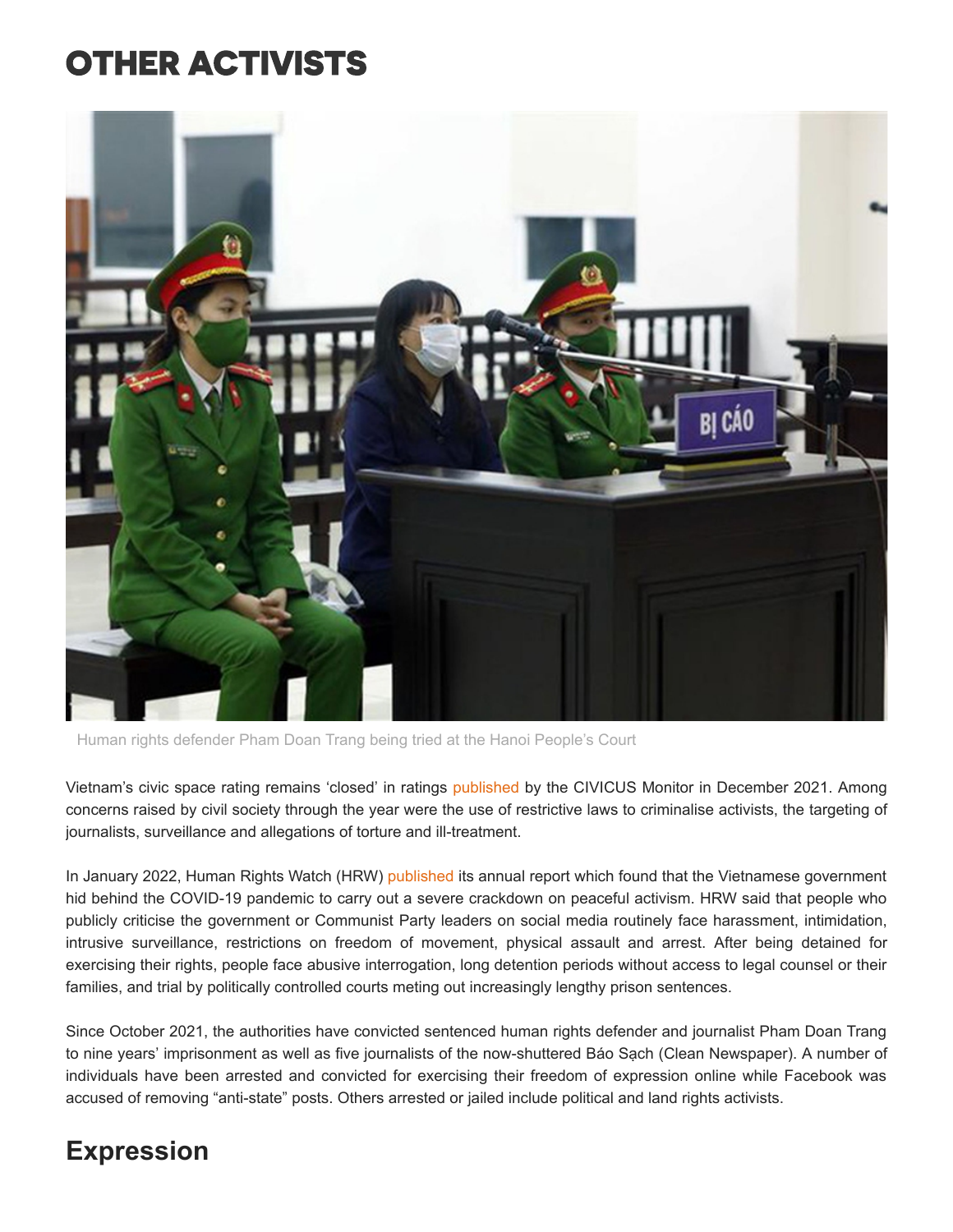### **Prominent human rights defender and journalist jailed**

 [#Vietnam:](https://twitter.com/hashtag/Vietnam?src=hash&ref_src=twsrc%5Etfw) The decision to sentence [#humanrightsdefender](https://twitter.com/hashtag/humanrightsdefender?src=hash&ref_src=twsrc%5Etfw) Pham Doan Trang to 9 years in jail sends a further chilling message for media freedom and freedom of expression in the country.

✊ We stand with her and other convicted activists and will keep demanding their release. [pic.twitter.com/lG0R3xgFlV](https://t.co/lG0R3xgFlV)

— CIVICUS (@CIVICUSalliance) [December 21, 2021](https://twitter.com/CIVICUSalliance/status/1473232316411564034?ref_src=twsrc%5Etfw)

Human rights defender and independent journalist Pham Doan Trang was [sentenced](https://rsf.org/en/news/vietnamese-journalist-who-rsf-laureate-gets-nine-years-prison) to nine years in prison by The People's Court of Hanoi on 14th December 2021. She was arrested in Ho Chi Minh City on 7th October 2020 and charged under Article 88 of the 1999 Criminal Code which criminalises "making, storing, distributing or disseminating information, documents and items against the Socialist Republic of Viet Nam."

The indictment in Pham Doan Trang's case includes as evidence several of her published works on environmental and human rights issues, as well as two interviews she gave to Radio Free Asia and the British Broadcasting Corporation (BBC).

In a statement released ahead of her trial, Pham Doan Trang [wrote](https://www.thevietnamese.org/2021/12/pham-doan-trangs-final-statement-at-her-trial/), "The longer the prison sentence, the more demonstrable the authoritarian, undemocratic and anti-democratic nature of the Socialist Republic of Vietnam."

According to [Amnesty International,](https://www.amnesty.org/en/latest/news/2021/12/vietnam-pham-doan-trang-conviction/) Pham Doan Trang was held incommunicado from the time of her arrest until 19th October 2021, when she was finally allowed to meet with one of her lawyers after having been denied access to her family and legal representation for over a year.

On 25th October 2021, the UN Working Group on Arbitrary Detention (WGAD) [issued](https://www.ohchr.org/Documents/Issues/Detention/Opinions/Session91/A_HRC_WGAD_2021_40_AdvanceEditedVersion.docx) Opinion No. 40/2021 concerning Pham Doan Trang. The WGAD found her detention to be arbitrary and called for her immediate release.

Pham Doan Trang is among the [leading voices](https://www.civicus.org/index.php/media-resources/news/5398-vietnam-immediately-release-independent-journalist-and-human-rights-defender-pham-doan-trang) and best-known independent writers in Vietnamese civil society and recognised internationally for her human rights advocacy. She is the author of thousands of articles, blog entries, Facebook posts and numerous books about politics, social justice and human rights.

In 2019, Reporters Without Borders [awarded](https://rsf.org/en/news/vietnamese-journalist-who-rsf-laureate-gets-nine-years-prison) her a Press Freedom Prize in recognition of her impact. Her work at the Liberal Publishing House helped it receive the prestigious Prix Voltaire award in 2020 for its continued coverage in spite of risks and dangers of reprisals. On 20th January she was named this week as a [recipient](https://www.rfa.org/english/news/vietnam/award-01202022155751.html) of the 2022 Martin Ennals Award for Human Rights Defenders, the first rights activist from Vietnam to be given the award.

## **Journalists convicted for their reporting**

Besides Pham Doan Trang, other journalists have also continued to be targeted in recent months in Vietnam. On 28th October 2021, a court in southern Vietnam [sentenced](https://www.rfa.org/english/news/vietnam/court-10282021172310.html) five independent journalists to long prison terms after a two-day trial, for writing articles authorities said had slandered government leaders.

As previously [documented](https://monitor.civicus.org/updates/2021/09/27/crackdown-online-critics-persists-vietnam-new-decree-controlling-livestreaming-proposed/), the members of the now-shuttered Báo Sạch (Clean Newspaper) Facebook group had been charged under Article 331 of Vietnam's Penal Code with "abusing the rights to freedom and democracy to violate the State's interests and the legitimate rights and interests of organisations and individuals."

Handed the heaviest sentence, journalist Truong Chau Huu Danh was sentenced to four years and six months, while Doan Kien Giang and Le The Thang received sentences of three years each, and Nguyen Phuoc Trung Bao and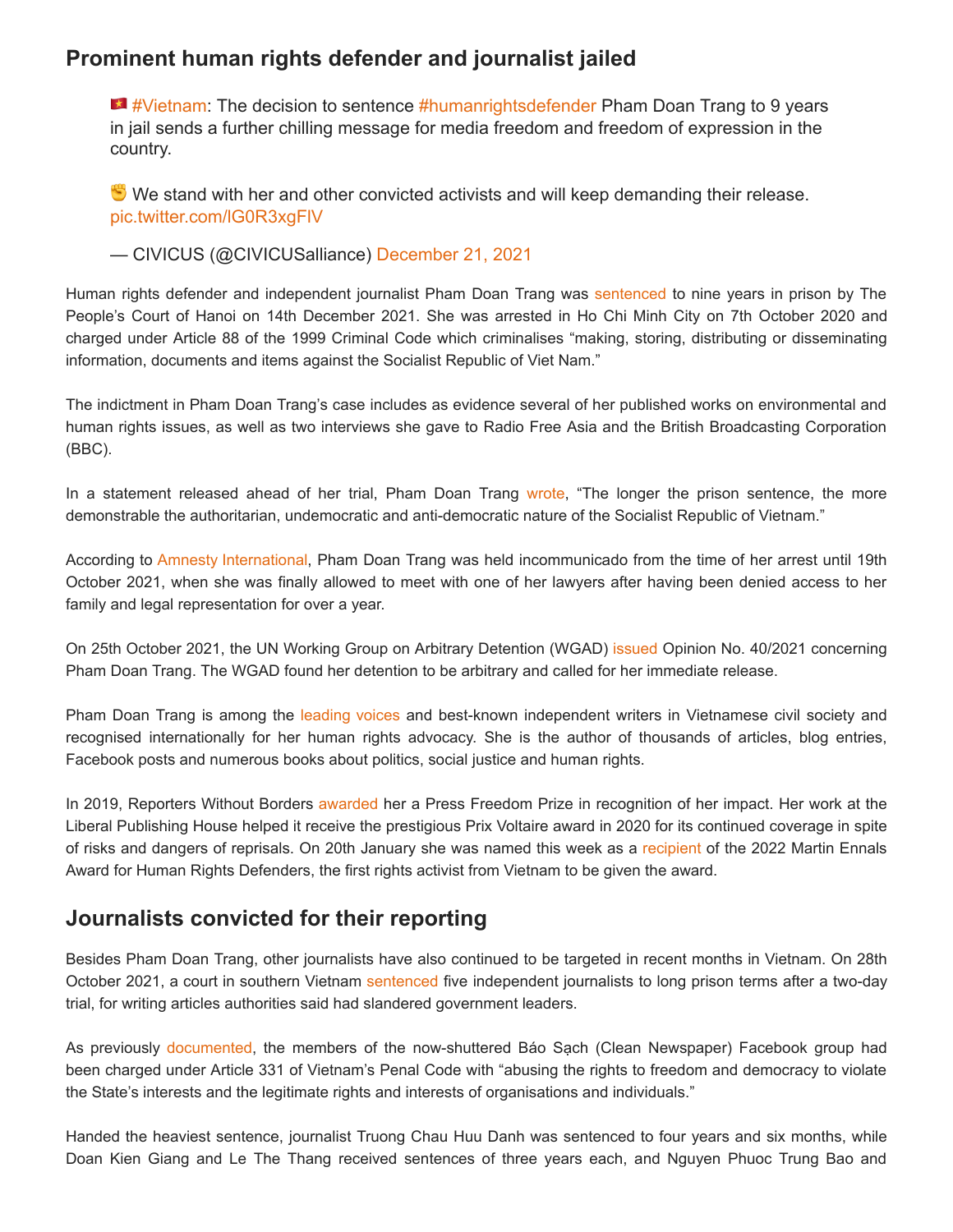Nguyen Thanh Nha were each given two-year sentences.

## **Criminalised for online expression**

A number of individuals have been arrested and convicted for exercising their freedom of expression online.

Vietnamese authorities on 6th October 2021 [arrested](https://www.rfa.org/english/news/vietnam/posts-10062021173801.html) a Facebook user, charging him with "abusing freedom and democracy" for writing a series of online posts they said had defamed the country's leaders. Vo Hoang Tho, 36 years old and a resident of the Ninh Kieu district of southern Vietnam's Can Tho City, had published 47 posts on his Minh Long Facebook page criticising government efforts to prevent and control the spread of COVID-19 in the one-party communist state

61-year old Tran Quoc Khanh, has been detained for weeks after  $\#$ Vietnam police arrested him for using Facebook to post articles on human rights and state corruption. He also recently announced his intention to run in the National Assembly. <https://t.co/Spzeq6xUpV>

— Human Rights Foundation (@HRF) [March 17, 2021](https://twitter.com/HRF/status/1372231264678391816?ref_src=twsrc%5Etfw)

On 29th October 2021, an aspiring political candidate was [sentenced](https://www.rfa.org/english/news/vietnam/khanh-10292021183017.html) to 6.5 years in prison for social media video streams critical of the government. Tran Quoc Khanh, 61, was arrested In March 2021 and charged with "creating, storing, disseminating and spreading information, materials and items against the Socialist Republic of Vietnam" under Article 117, Vietnam's Penal Code. He also received two years' probation. Before his arrest, Khanh announced that he would nominate himself as a candidate for a seat in the National Assembly.

Vietnam should immediately release human rights activist Do Nam Trung and drop charges against him.

He previously spent 14 months in prison after advocating for democracy and human rights. He now faces up to 12 years on propaganda charges.<https://t.co/Ol8GnRjp8c> [pic.twitter.com/r9pY6Nxegi](https://t.co/r9pY6Nxegi)

— Human Rights Watch (@hrw) [December 15, 2021](https://twitter.com/hrw/status/1471186601619435535?ref_src=twsrc%5Etfw)

A court in Vietnam on 16th December 2021 [handed down](https://www.rfa.org/english/news/vietnam/activist-12162021145603.html) a 10-year prison term to Do Nam Trung, a human rights activist accused of criticising the government on social media. He was convicted in a trial lasting just under four hours in the People's Court of Nam Dinh City in northern Vietnam. He had been charged with "spreading materials against the State" under Article 117 of Vietnam's Penal Code. Trung had taken part in several social movements and had spoken out against official corruption on his Facebook page. He had also posted criticisms of the build-operate-transfer highways that Vietnam has adopted in recent years, sparking rare protests over toll collections described by many motorists as unfair.

### **Facebook removed "anti-state" posts**

In October 2021, The Washington Post [reported](https://news.yahoo.com/report-mark-zuckerberg-personally-approved-213954854.html) that Facebook CEO Mark Zuckerberg personally caved in to a demand from Vietnam's ruling Communist Party, in late 2020, to help silence anti-government critics in Vietnam.

The Post cited three unnamed sources said to be familiar with Zuckerberg's call, which they say effectively handed the Vietnamese government the power to remove "anti-state" posts from Facebook platforms. The Facebook CEO reportedly gave in to the demand following a threat that the company could be knocked offline in Vietnam, where it earns an estimated USD 1 billion in annual revenue.

The report states that more than 2,200 posts were blocked between July and December 2020 as compared to a total of 834 in the previous six months.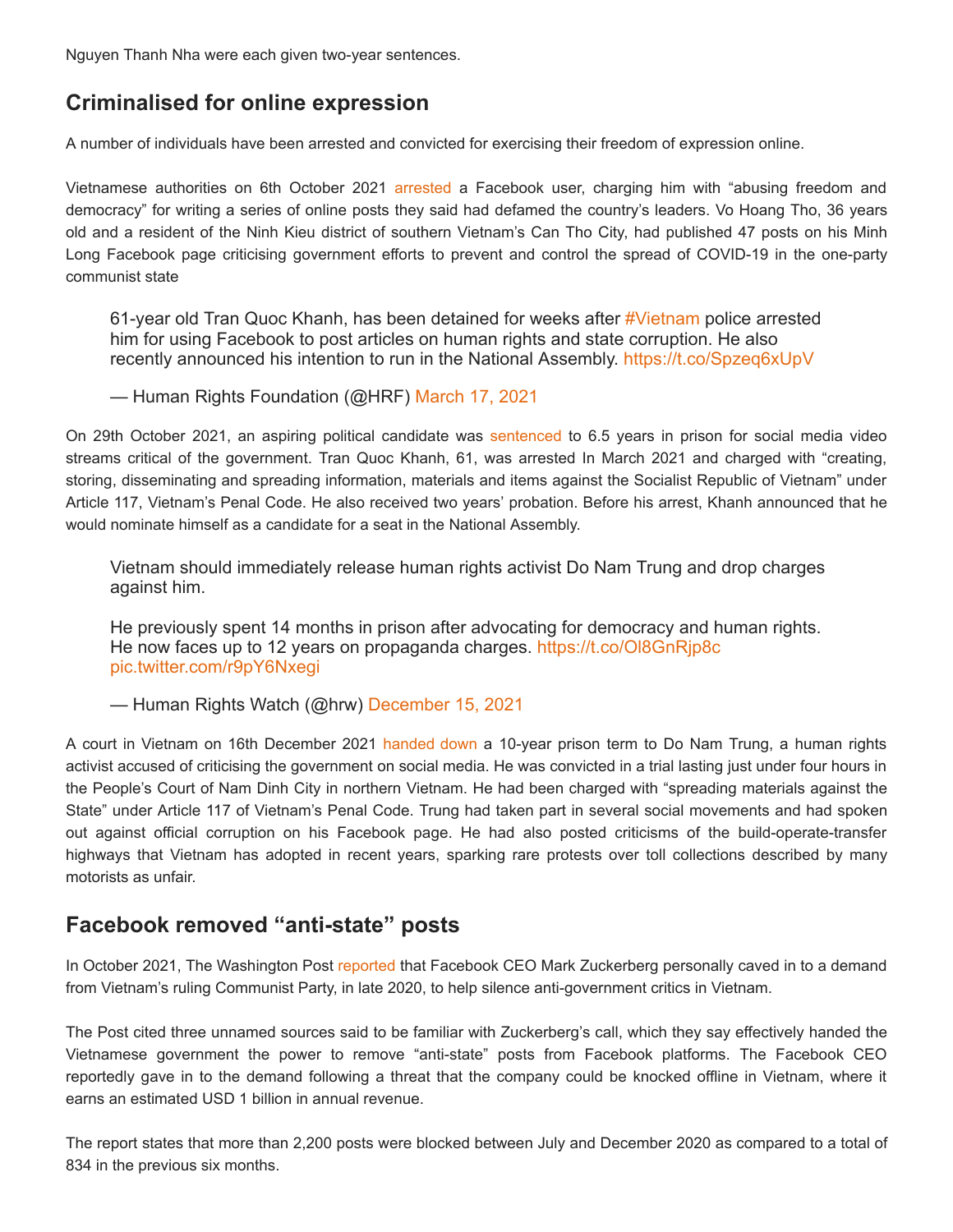Nguyen Tuan Khanh, a prominent musician and activist who has regularly criticised the government, [told](https://www.france24.com/en/live-news/20211026-facebook-a-propaganda-tool-for-vietnam-govt-activists) AFP many Vietnamese were "disappointed to see Facebook choose profit" over values associated with the United States, "a country that chose democracy and freedom". He said campaigners had used Facebook to try to spread democratic ideas and had organised demonstrations via the platform.

More than 53 million people use Facebook in Vietnam, accounting for over half the population.

Separately, in December 2021, Facebook [said](https://www.rfa.org/english/news/vietnam/meta-12032021183656.html) it had removed a network of accounts on the platform that coordinated attacks against Vietnamese activists who criticised the government. In its Adversarial Threat Report, Meta said users of the accounts abused Facebook policy by "mass reporting," which is an organised effort to flag content with the intent of getting its author's account suspended. The accounts in this case targeted anti-government posts.

# **Association**

### **Individual charged for connections with US-based exile group**

On 15th October 2021, Vietnamese authorities [arrested and charged](https://www.rfa.org/english/news/vietnam/vien-10152021135411.html) a man with "carrying out activities to overthrow the government," for joining a US-based exile Vietnamese organisation branded by Vietnam as an overseas terrorist group. He was also accused of promoting the organisation to others and encouraging them to take part in a referendum on supporting its US citizen leader, Dao Minh Quan, as the rightful president of the country.

According to RFA, Nguyen Doan Quang Vien, 39, of Lam Dong province and Ho Chi Minh City, had asked to join the Provisional Government of Vietnam after learning of its existence on social media in 2017. Based in California, the Provisional Government of Vietnam was founded in 1991 by former soldiers and refugees loyal to the US-backed government of South Vietnam that was overthrown and absorbed by North Vietnam in 1975.

As previously [documented](https://monitor.civicus.org/updates/2021/09/27/crackdown-online-critics-persists-vietnam-new-decree-controlling-livestreaming-proposed/), authorities have this year arrested at least three others for allegedly joining the Provisional Government of Vietnam. In August 2021, the court sentenced Tran Huu Duc of Nghe An province to three years in prison and Ngo Cong Tru from Phu Yen province to 10 years. Police detained Le Thi Kim Phi from An Giang province in September 2021, but she has yet to be sentenced.

Vietnam [designated](https://www.reuters.com/article/us-vietnam-dissident-idUSKBN1FJ2CS) the "Provisional Government of Vietnam" as a terrorist organisation in 2018 and has continuously arrested and imprisoned many people on the charge of being involved in the group over the year.

#### **Land rights activists imprisoned**

The Hanoi People's Court tried land rights activists Trinh Ba Phuong and Nguyen Thi Tam on the morning of December 15. The trial concluded at around 1:15 p.m. on the same day. Their families were not allowed to enter the courthouse. <https://t.co/jiRmrEX3aA>

— The Vietnamese Magazine (@thevnmesemag) [December 16, 2021](https://twitter.com/thevnmesemag/status/1471295972500148225?ref_src=twsrc%5Etfw)

On 15th December 2021, a Hanoi court sentenced activist Trinh Ba Phuong to 10 years in prison and five years of probation after his release. The court also sentenced Nguyen Thi Tam to six years in prison and three years of probation after her release.

Trinh Ba Phuong and Nguyen Thi Tam are [land rights activists](https://www.thevietnamese.org/2021/12/trinh-ba-phuong-nguyen-thi-tam-trial/) in Duong Noi Commune, Ha Dong District, Hanoi City. They became activists after their land was confiscated by the local authorities without just compensation. Phuong and Tam have also been amplifying the voices of farmers at [Dong Tam](https://monitor.civicus.org/updates/2020/04/07/online-debate-dong-tam-incident-followed-pandemic-silenced-vietnam-authorities/) Village, following a police raid of the village in January 2020.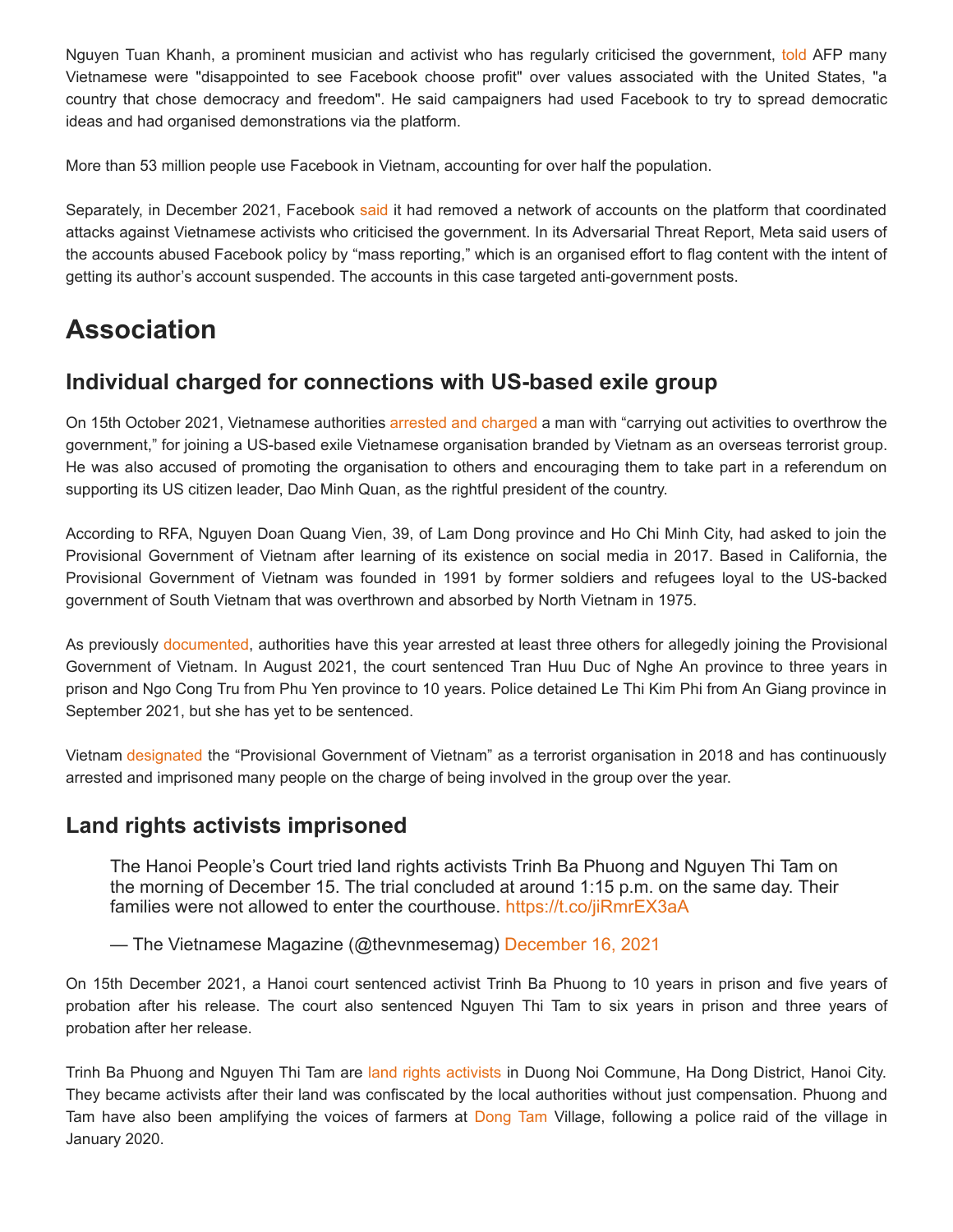Police [arrested](https://www.hrw.org/news/2021/12/14/vietnam-free-land-rights-activists) Nguyen Thi Tam and Trinh Ba Phuong in June 2020 for having "prepared, published and disseminated video clips and writing with distorted contents that sow confusion among the people in order to oppose the State," in violation of Article 117 of the Penal Code, a restrictive law used to criminalise activists.

Phil Robertson, deputy Asia director at Human Rights Watch [said](https://www.hrw.org/news/2021/12/14/vietnam-free-land-rights-activists): "The Vietnamese government is using criminal law to intimidate and shut down people peacefully protesting against land confiscation. The government should release these two activists and all others arrested and imprisoned under Article 117 and abolish this abusive law."

### **Independent political candidate convicted**

 [#Vietnam](https://twitter.com/hashtag/Vietnam?src=hash&ref_src=twsrc%5Etfw): "Le Trong Hung's shocking 5-year prison sentence has yet again highlighted the Vietnamese justice system's complete lack of independence," said Daniel Bastard, the head of [@RSF\\_AsiaPacific](https://twitter.com/RSF_AsiaPacific?ref_src=twsrc%5Etfw) <https://t.co/wLh5BVi9xM>

— IFEX (@IFEX) [January 13, 2022](https://twitter.com/IFEX/status/1481624579999252483?ref_src=twsrc%5Etfw)

A Vietnamese journalist arrested after nominating himself as an independent candidate in elections to the country's National Assembly was [sentenced](https://www.rfa.org/english/news/vietnam/candidate-verdict-12312021145510.html) to five years on 31st December 2021 by a court in the capital Hanoi.

Le Trong Hung was arrested in March 2021 after declaring his candidacy in the May 2021 election in a challenge to political processes tightly controlled by the ruling Communist Party. He was charged with "creating, storing, disseminating information, materials, items and publications against the Socialist Republic of Vietnam" Under Article 117 of Vietnam's Penal Code, a vague and restrictive law used to silence dissent.

Hung, 79, is a former teacher and founder of CHTV Television, which formerly livestreamed videos on social and political issues. In 2017 he began reporting as a citizen journalist on Facebook and YouTube, commenting on social issues and advising people petitioning the government. He also participated in anti-China protests and protests for environmental conservation. He used social media to share news about protests in Myanmar and the struggles of Vietnamese activists.

As previously [documented](https://monitor.civicus.org/updates/2021/07/14/persecution-activists-and-journalists-continues-following-rubber-stamp-elections-vietnam/), the 15th National Assembly held in May 2021,was nothing more than the reaffirmation of a decades-old political monopoly of the Vietnamese Communist Party (VCP), the only party allowed on the ballot. Although some independent candidates have been permitted to run, they are subject to vetting by a VCP-controlled body. [Independent candidates](https://aseanmp.org/2021/05/20/vietnams-national-assembly-vote-a-futile-gesture/) were arrested, and several others intimidated, for their involvement. The government also [manipulated online discourse](https://thediplomat.com/2021/05/ahead-of-vietnams-one-party-elections-the-state-punishes-online-calls-for-democracy/) through an electronic army of paid commentators.

#### **Authorities use tax evasion charges against activist**

**14** Vietnam: 200 days after his incarceration, journalist Mai Phan Loi was sentenced yesterday by the Hanoi People's Court to 4 years in prison for alleged "tax fraud". [@RSF\\_inter](https://twitter.com/RSF_inter?ref_src=twsrc%5Etfw) calls for his immediate and unconditional release.<https://t.co/nsY4bNub1V>

— RSF (@RSF\_inter) [January 12, 2022](https://twitter.com/RSF_inter/status/1481309465840336898?ref_src=twsrc%5Etfw)

On 11th January 2022, the Hanoi People's Court held a trial for Mai Phan Loi, a former journalist and founder of a nonprofit organisation, over "tax evasion" charges. The court [sentenced](https://www.thevietnamese.org/2022/01/mai-phan-loi-former-vietnamese-journalist-jailed-for-4-years/) the former journalist to a total of 48 months in jail on the same day. He was also ordered to reimburse the tax evasion money, state media reported.

According to [The 88 Project,](https://the88project.org/profile/537/mai-phan-loi/) Mai Phan Loi, 50-years-old, is a former editor-in-chief of Phap Luat, a prominent state-run magazine focused on legal issues. In 2016, he was one of the representatives of the Vietnamese civil organisation allowed to meet then-President Barack Obama in Hanoi. Loi was officially arrested in July 2021 and consequently charged with "committing tax evasion" under Article 200 of Vietnam's Penal Code.